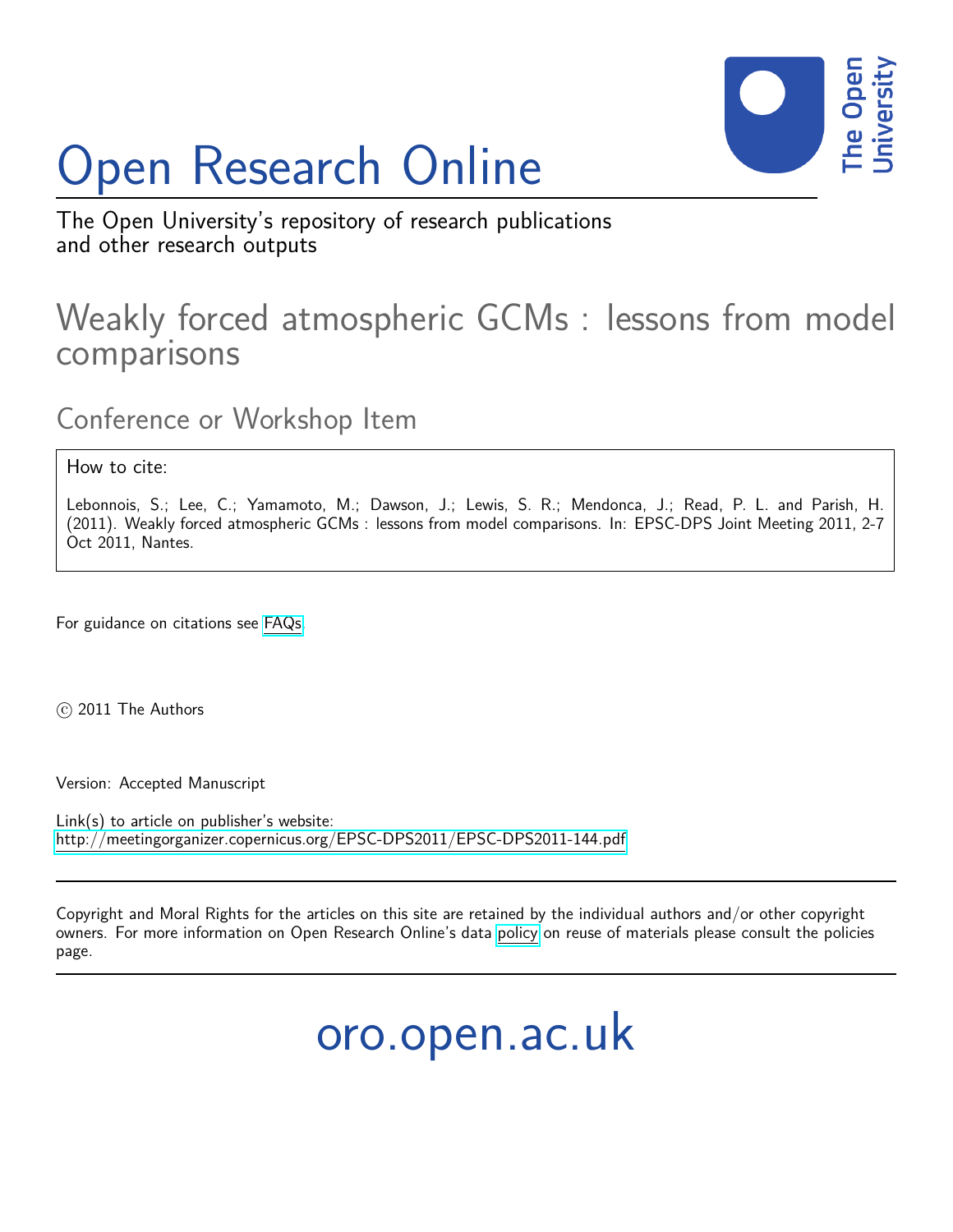## Weakly forced atmospheric GCMs : Lessons from model comparisons

S. Lebonnois (1), C. Lee (2), M. Yamamoto (3), J. Dawson (4), S. R. Lewis (4), J. Mendonca (5), P. L. Read (5) and H. Parish (6)

(1) Laboratoire de Meteorologie Dynamique, CNRS/UPMC, France (sllmd@lmd.jussieu.fr / Fax: +33-144-272314), (2) Ashima Research, California, USA, (3) Univ. of Kyushu, Japan, (4) Open Univ., UK, (5) Oxford Univ., UK, (6) UCLA, California, USA

#### Abstract

Even when forced with mostly identical physical parametrizations, general circulation models (GCMs) of Venus produce significant dispersion in the simulated zonal wind fields and meridional circulations. Horizontal resolution, lower boundary layer parametrization and initial state are among the most sensitive aspects, and consistent trends are not obtained between models (or even by the same model at varying resolution).

When comparing simplified temperature forcing with realistic radiative transfer in the LMD Venus GCM, it is also clear that the description of this forcing is critical to understand the meridional circulation, and therefore the dynamical cycle of angular momentum in this sensitive atmosphere.

The role of numerical aspects is also obvious in the case of Titan, another weakly forced atmosphere in superrotation. Modeling Titan's stratospheric superrotation has proved difficult, and recent GCM successes highlight that our ability to model these processes correctly is highly sensitive to numerical aspects, especially horizontal dissipation.

These studies show us that modelers need to keep humble and aware of the difficulty to assess robust behaviour with only one GCM. Intercomparison of different GCMs is a useful way to identify robust interpretations from model-dependent aspects.

#### 1. Introduction

With the success of the European Venus Express mission, Venus' atmosphere has been put once more in the spotlight of international research. Many groups around the world are analysing observational datasets, from space and ground-based campaigns. To support and complement these analyses, efforts have been made to develop new Venus atmospheric models. This is also the case for the atmosphere of Titan, with the wealth of data coming from the Cassini-Huygens mission.

In the context of a working group gathered at the International Space Science Institute (Bern, Switzerland), several specialists in the modeling of Venus' and Earth's atmospheres came together, and decided to assess current models of the Venusian atmosphere through an intercomparison project, based on available models, though limited to models that use a simplified thermal forcing.

Lessons learned during this work will be developed here, but the reflexion will also be extended to another aspect of Venus atmospheric modeling (the role of radiative transfer) and to difficulties met in the Titan atmopheric modeling community.

#### 2. Venus GCMs: an intercomparison study

The modeling of the circulation of Venus' atmosphere has always been a challenge. Most of the GCMs developed for Venus have been adapted from Earth GCMs, and have used simplified physical and radiative parameterizations. The results from these different models vary widely, and may even be contradictory in some respects.

The idea of comparing the results of different models forced with the same physical parameters is not new. In the case of Venus, it was recently done using numerical experiments with three different dynamical cores (Lee and Richardson, 2010). We extended the comparison to five additional models: the Kyushu/Tokyo CCSR/NIES GCM (Yamamoto and Takahashi, 2003); the Paris LMD GCM in a simplified radiative forcing configuration (Lebonnois et al, 2010); the Open University spectral GCM; the UCLA/LLNL Aerospace CAM GCM (Parish et al,